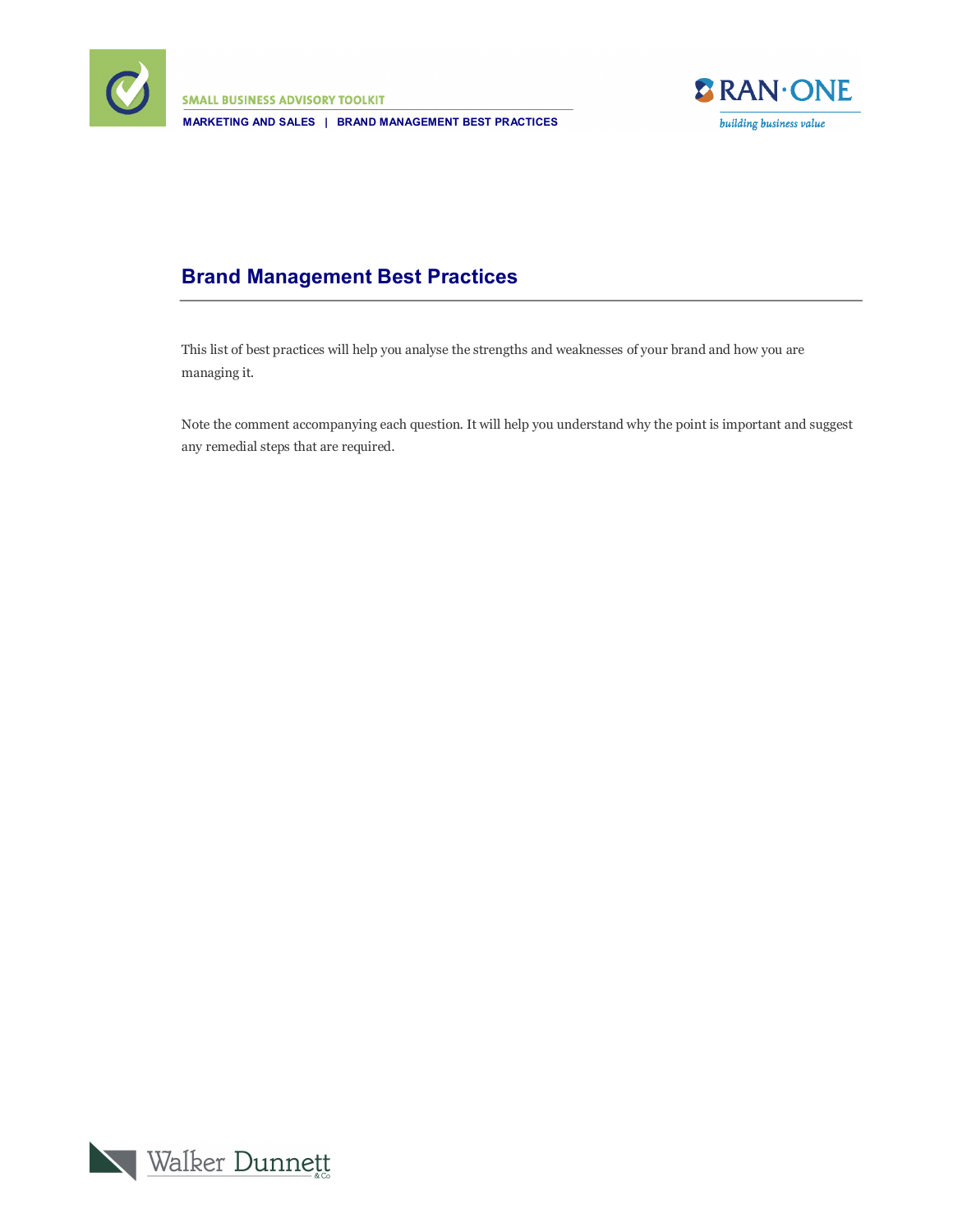

**SMALL BUSINESS ADVISORY TOOLKIT** 

**MARKETING AND SALES | BRAND MANAGEMENT BEST PRACTICES**



| <b>BRAND MANAGEMENT BEST</b><br><b>PRACTICE</b>                                      | <b>WE DO</b><br>THIS?<br>Y/N | <b>COMMENT</b>                                                                                                                                                                  |
|--------------------------------------------------------------------------------------|------------------------------|---------------------------------------------------------------------------------------------------------------------------------------------------------------------------------|
| The brand clearly represent the<br>companyos activities and focus                    |                              | A brand that is ambiguous lacks the strength of one<br>that communicates specific dimensions of the<br>business. what it does and where it to going.                            |
| The brand has a unique personality                                                   |                              | Your company is unique and your brand should be<br>too. Define its desired personality and work to make it<br>perceived that way by others.                                     |
| The brand is well established in its market                                          |                              | Think of yourself versus the competition and also how<br>youge seen by others in the same industry.                                                                             |
| There is a written policy about use of our<br>brand                                  |                              | A written policy manual that clearly defines how your<br>brand is to be represented and how it is used is<br>essential to maintain consistency of image and<br>reputation.      |
| We make the brand an important factor in<br>our marketing                            |                              | Businesses should leverage their brands and<br>integrate them into every element of their marketing.<br>Failure to this means the brand will never grow in<br>value.            |
| We work actively to build the brand                                                  |                              | Brand building is about having a plan to make the<br>brand more important and implementing it internally<br>and externally.                                                     |
| The brand is used on everything suitable<br>in the company                           |                              | Use the brand on every item of stationery, naturally. It<br>can also go on equipment, uniforms, and vehicles.<br>wherever thereos an opportunity to display it.                 |
| The brand is seen as a valuable asset                                                |                              | A brand is always an asset. If itcs not perceived by the<br>company as having value it t time to start building the<br>brand through better management.                         |
| The brand is actively managed                                                        |                              | Is there a brand championqin the business? Is use of<br>the brand monitored for consistency and compliance<br>with guidelines?                                                  |
| New team members are taught the<br>importance of the brand                           |                              | All employees should feel a personal association with<br>the companyop brand. This begins the moment they<br>join the business.                                                 |
| The brand is featured prominently on our<br>website                                  |                              | Good branding is essential for any company website.<br>If your brand isnd featured prominently or isnd<br>featured at all you should take steps immediately to<br>correct this. |
| The brand serves as <b>±</b> mbrellagfor our<br>companyop products                   |                              | Your brand should precede all product names.<br>Kelloggo Corn Flakes, Toyota Corolla. Each name<br>supports the other if used correctly.                                        |
| Our company uses its brand in all<br>advertising and other promotional<br>activities |                              | A brand should be used in every advertisement or<br>other promotional activity.                                                                                                 |
| We work to make people but thereqaware<br>of our brand                               |                              | If your brand is working for you it should be<br>recognised by others in your industry. It should be<br>recognised by your suppliers and customers.                             |